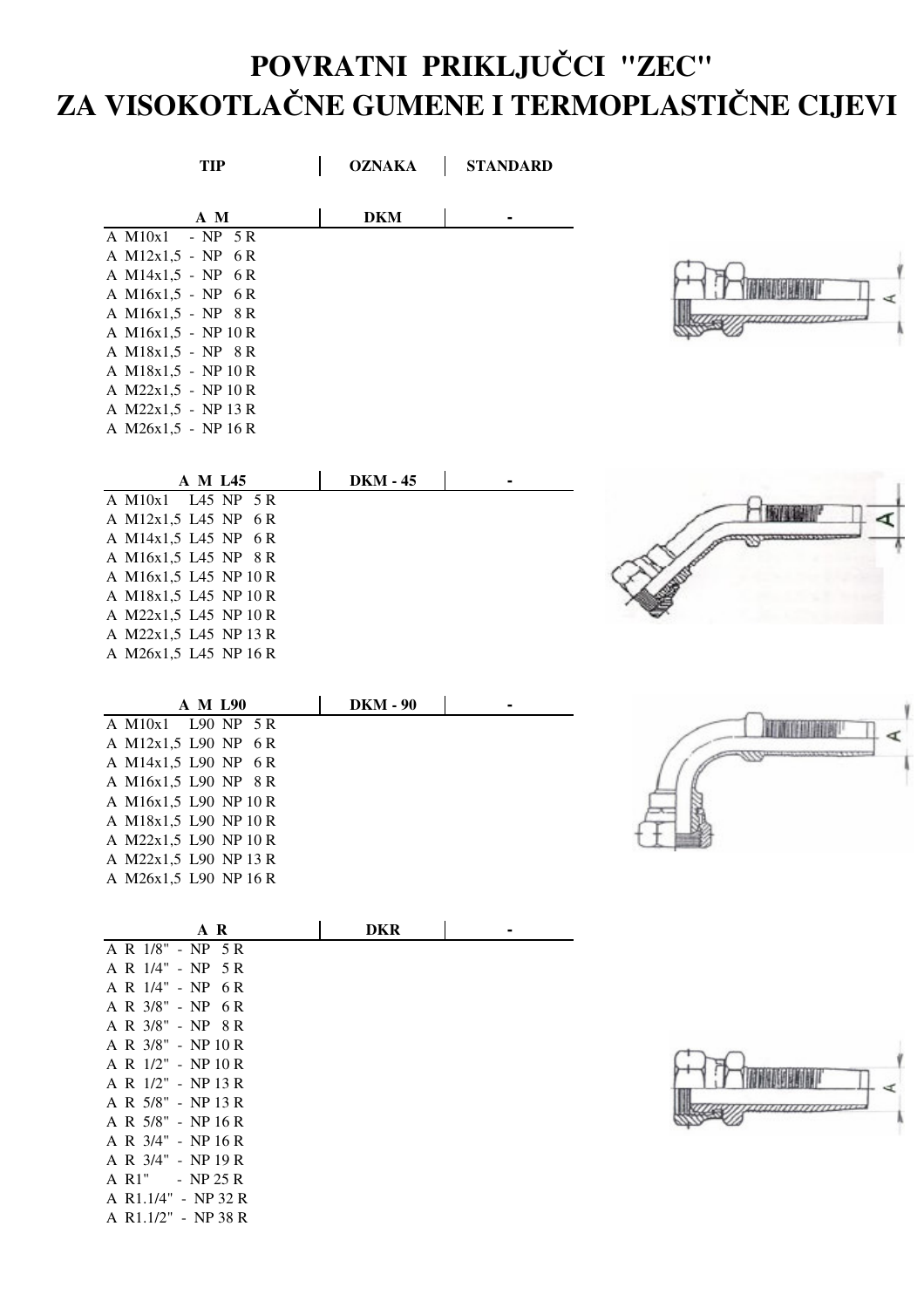| A R L45               | <b>DKR - 45</b> |  |  |             |  |
|-----------------------|-----------------|--|--|-------------|--|
| A R 1/8" L45 NP 5 R   |                 |  |  |             |  |
| A R 1/4" L45 NP 5 R   |                 |  |  |             |  |
| A R 1/4" L45 NP 6R    |                 |  |  |             |  |
| A R 3/8" L45 NP 8 R   |                 |  |  |             |  |
| A R 3/8" L45 NP 10 R  |                 |  |  |             |  |
| A R 1/2" L45 NP 10 R  |                 |  |  |             |  |
| A R 1/2" L45 NP 13 R  |                 |  |  |             |  |
| A R 5/8" L45 NP 16 R  |                 |  |  | ----------- |  |
| A R 3/4" L45 NP 16 R  |                 |  |  |             |  |
| A R 3/4" L45 NP 19 R  |                 |  |  |             |  |
| A R1" L45 NP 19 R     |                 |  |  |             |  |
| A R1" L45 NP 25 R     |                 |  |  |             |  |
| A R1.1/4" L45 NP 32 R |                 |  |  |             |  |
| A R1.1/2" L45 NP 38 R |                 |  |  |             |  |
|                       |                 |  |  |             |  |

**DIN 7642**

| <b>A R L90</b>          | <b>DKR - 90</b> |  |
|-------------------------|-----------------|--|
| A R 1/8" L90 NP 5 R     |                 |  |
| A R 1/4" L90 NP 5 R     |                 |  |
| A R 1/4" L90 NP<br>-6 R |                 |  |
| A R 3/8" L90 NP 6 R     |                 |  |
| A R 3/8" L90 NP 8 R     |                 |  |
| A R 3/8" L90 NP 10 R    |                 |  |
| A R 1/2" L90 NP 10 R    |                 |  |
| A R 1/2" L90 NP 13 R    |                 |  |
| A R 5/8" L90 NP 16 R    |                 |  |
| A R 3/4" L90 NP 16 R    |                 |  |
| A R 3/4" L90 NP 19 R    |                 |  |
| L90 NP19R<br>A R1"      |                 |  |
| L90 NP 25 R<br>A R1"    |                 |  |
| A R1.1/4" L90 NP 32 R   |                 |  |
| A R1.1/2" L90 NP 38 R   |                 |  |
|                         |                 |  |

**B (M) RNM**

B 10 - NP 5 R B 10 - NP 6 R B 12 - NP 6 R B 14 - NP 6 R B 16 - NP 8 R B 18 - NP 8 R B 18 - NP 10 R B 18 - NP 13 R

B 3/4" - NP 19 R

| P |  |
|---|--|
|   |  |
|   |  |

| Šuplji vijak M       | BFM | <b>DIN 7643</b> |
|----------------------|-----|-----------------|
| Šuplji vijak M10x1   |     |                 |
| Šuplji vijak M12x1,5 |     |                 |
| Šuplji vijak M14x1,5 |     |                 |
| Šuplji vijak M16x1,5 |     |                 |
| Šuplji vijak M18x1,5 |     |                 |

| B(R)                        | <b>RNR</b> |  |
|-----------------------------|------------|--|
| B 1/8" - NP 5 R             |            |  |
| $B$ 1/4" - NP 5 R           |            |  |
| $B$ 1/4" - NP 6R            |            |  |
| $B \frac{3}{8}$ " - NP 6 R  |            |  |
| $B \frac{3}{8}$ " - NP $8R$ |            |  |
| $B \frac{3}{8}$ " - NP 10 R |            |  |
| $B$ 1/2" - NP 10 R          |            |  |
| B 1/2" - NP 13 R            |            |  |
| $B$ 3/4" - NP 16 R          |            |  |

|                    | А  | H <sub>1</sub> |
|--------------------|----|----------------|
| $\infty$<br>$\sim$ | m. |                |

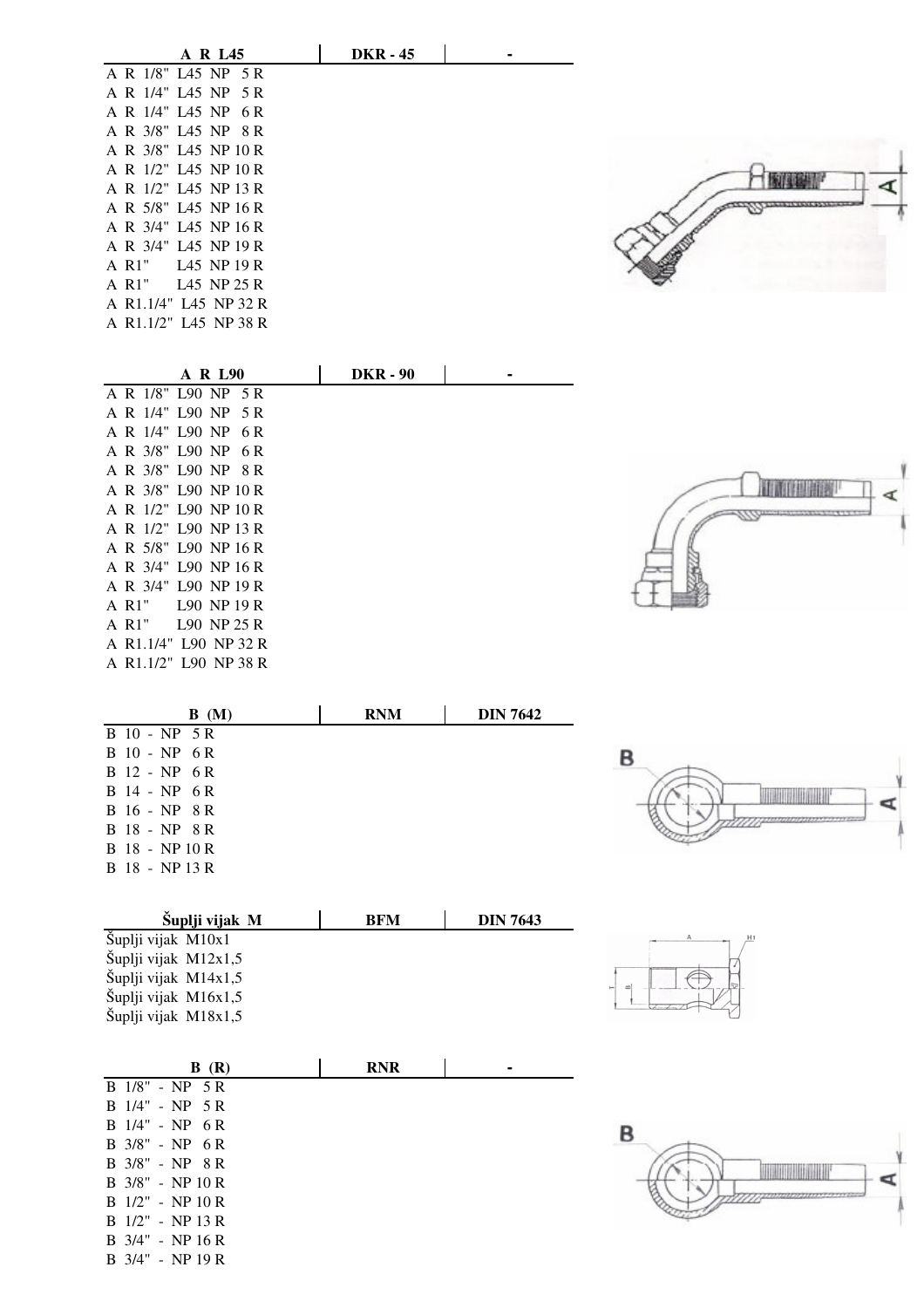| Šuplji vijak R               | <b>BFG</b>       |                 | А |
|------------------------------|------------------|-----------------|---|
| Šuplji vijak R1/8"           |                  |                 |   |
| Šuplji vijak R1/4"           |                  |                 | Ŧ |
| Šuplji vijak R3/8"           |                  |                 |   |
| Šuplji vijak R1/2"           |                  |                 |   |
|                              |                  |                 |   |
| D UNF                        | DKJ (JIC)        | <b>SAE J514</b> |   |
| D UNF 7/16" - NP 5R          |                  |                 |   |
| $7/16" - NP 6 R$<br>D UNF    |                  |                 |   |
| D UNF 1/2" - NP 6R           |                  |                 |   |
| $9/16" - NP 6 R$<br>D UNF    |                  |                 |   |
| D UNF 9/16" - NP 8R          |                  |                 |   |
| D UNF 9/16" - NP 10 R        |                  |                 |   |
| D UNF 3/4" - NP 10 R         |                  |                 |   |
| D UNF 3/4" - NP 13 R         |                  |                 |   |
| D UNF 7/8" - NP 13 R         |                  |                 |   |
| D UNF 7/8" - NP 16 R         |                  |                 |   |
| D UNF1.1/16" - NP 16 R       |                  |                 |   |
| D UNF1.1/16" - NP 19 R       |                  |                 |   |
| D UNF1.5/16" - NP 25 R       |                  |                 |   |
|                              |                  |                 |   |
| D UNF L45                    | $DKJ - 45$ (JIC) | <b>SAE J514</b> |   |
| D UNF<br>7/16" L45 NP 5R     |                  |                 |   |
| 7/16" L45 NP<br>D UNF<br>6 R |                  |                 |   |
| D UNF<br>$1/2$ " L45 NP 6R   |                  |                 |   |
| D UNF 9/16" L45 NP 6R        |                  |                 |   |
| D INE 0/14" LAS ND OD        |                  |                 |   |

| D UNF 1/2" L45 NP 6R     |                  |  |  |
|--------------------------|------------------|--|--|
| D UNF                    | 9/16" L45 NP 6R  |  |  |
| D UNF                    | 9/16" L45 NP 8 R |  |  |
| D UNF 3/4" L45 NP 10 R   |                  |  |  |
| D UNF 7/8" L45 NP 13 R   |                  |  |  |
| D UNF1.1/16" L45 NP 16 R |                  |  |  |
| D UNF1.1/16" L45 NP 19 R |                  |  |  |
| D UNF1.5/16" L45 NP 25 R |                  |  |  |
|                          |                  |  |  |

|                          | <b>D</b> UNF L90 |  |     | $DKJ - 90$ (JIC) |  | <b>SAE J514</b> |  |
|--------------------------|------------------|--|-----|------------------|--|-----------------|--|
| D UNF 7/16" L90 NP 5 R   |                  |  |     |                  |  |                 |  |
| D UNF                    | 7/16" L90 NP     |  | 6 R |                  |  |                 |  |
| D UNF 1/2" L90 NP        |                  |  | 6 R |                  |  |                 |  |
| D UNF 9/16" L90 NP       |                  |  | 6 R |                  |  |                 |  |
| D UNF 9/16" L90 NP 8 R   |                  |  |     |                  |  |                 |  |
| D UNF 9/16" L90 NP 10 R  |                  |  |     |                  |  |                 |  |
| D UNF 3/4" L90 NP 10 R   |                  |  |     |                  |  |                 |  |
| D UNF 3/4" L90 NP 13 R   |                  |  |     |                  |  |                 |  |
| D UNF 7/8" L90 NP 13 R   |                  |  |     |                  |  |                 |  |
| D UNF1.1/16" L90 NP 16 R |                  |  |     |                  |  |                 |  |
| D UNF1.1/16" L90 NP 19 R |                  |  |     |                  |  |                 |  |
| D UNF1.5/16" L90 NP 25 R |                  |  |     |                  |  |                 |  |
|                          |                  |  |     |                  |  |                 |  |

ù

| F1                         | <b>BEL</b>        | <b>DIN 2353</b> |
|----------------------------|-------------------|-----------------|
| $F1 \quad 6 - NP \quad 6R$ | BEL $6 - L$       |                 |
| $F1 \t 8 - NP \t 6R$       | BEL 6-L           |                 |
| $F1$ 10 - NP 8 R           | <b>BEL 10 - L</b> |                 |
| $F1$ 12 - NP 10 R          | BEL 12 - L        |                 |
| $F1$ 15 - NP 10 R          | <b>BEL 15 - L</b> |                 |
| $F1$ 15 - NP 13 R          | <b>BEL</b> 15 - L |                 |
| $F1$ 18 - NP 13 R          | <b>BEL 15 - L</b> |                 |
| $F1$ 18 - NP 16 R          | <b>BEL 18 - L</b> |                 |
| $F1$ 22 - NP 19 R          | <b>BEL 22 - L</b> |                 |
| $F1$ 28 - NP 25 R          | BEL 28 - L        |                 |